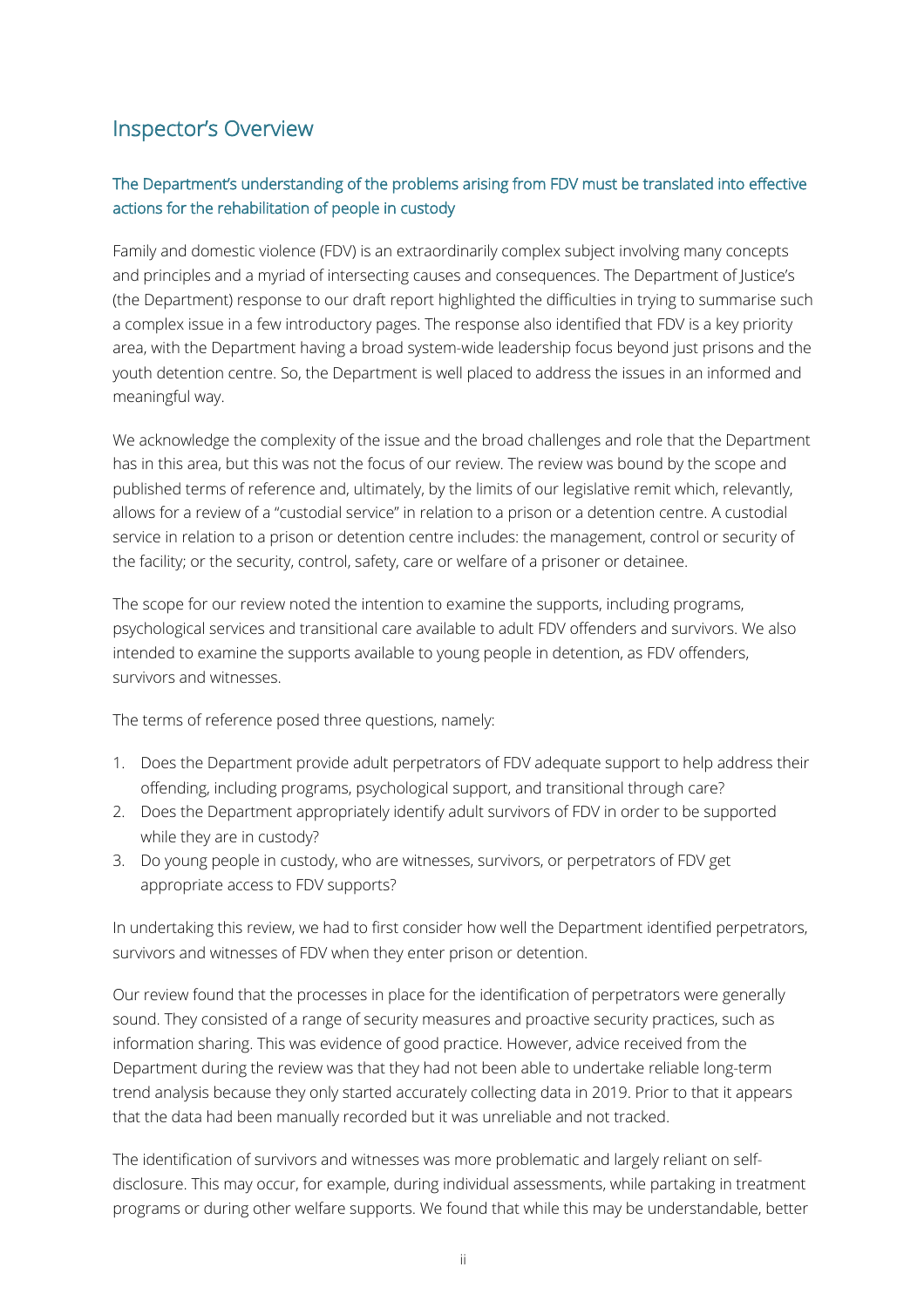disclosure would require a safe environment for a disclosure to take place in a trauma informed model that offered people in custody support, respect, and dignity.

Once identified, the next challenge for the Department is providing access to suitable criminogenic treatment programs for perpetrators, victims and witnesses of FDV. Difficulties experienced by prisoners accessing programs, including FDV programs, has been an issue we have identified in many previous reports. Problems accessing programs have been compounded by a long-standing backlog in treatment assessments. Over the past few years the Department has put significant resources into addressing this problem and it has improved substantially since 2019. In its response to the draft of this report, the Department advised that, as at December 2021, only 13 per cent of eligible sentenced prisoners requiring an Individual Management Plan were outstanding. This equated to 554 prisoners who had, at that time, not yet been assessed for their program needs. But this is only one component of the problem as it does not include the number of prisoners who have been assessed but have still not accessed their required program.

Other barriers acknowledged by the Department included how programs were structured and delivered. Issues that commonly arose included: insufficient numbers of suitably assessed prisoners in the one facility to effectively deliver a program; short sentences not allowing enough time to complete the program; prisoners' being unwilling to transfer to other facilities to undertake programs; or prisoners' refusal to undertake the program. The first two reasons are particularly significant barriers in youth detention.

The Department has a good understanding of the problem of FDV, and the disproportionate overrepresentation of certain categories of people in prison as perpetrators and survivors of FDV. The Department's response to the draft of this report also noted its unique position to work closely with those impacted by FDV. We agree wholeheartedly with them on this point.

However, the Department's response also acknowledged that during the review it had not provided us with the full extent of their current strategic priorities relating to FDV. The response highlighted several system-wide leadership initiatives that are being developed or planned. Several of these initiatives, once finalised and implemented, have the potential to improve the supports provided in prisons to perpetrators and/or survivors of FDV. Most notably, the development of an FDV Strategic Framework and the development of an Aboriginal Family Safety Strategy were identified as being particularly relevant.

#### All our recommendations have been "completed"

We made seven recommendations arising from this review which the Department either supported as a current practice/project or supported in-principle with each recommendation closed as "completed".

The first five of these recommendations were closely aligned with recommendations contained in the independent review of criminogenic treatment programs commissioned by the Department in 2019 (Tyler, 2019). As noted in our report, there did not appear to have been much progress towards implementing the 20 recommendations made in the Tyler Report. However, in response to our draft report and recommendations, the Department provided more detail about this and noted that it was "in the process of developing a program of works to prioritise and update the suite of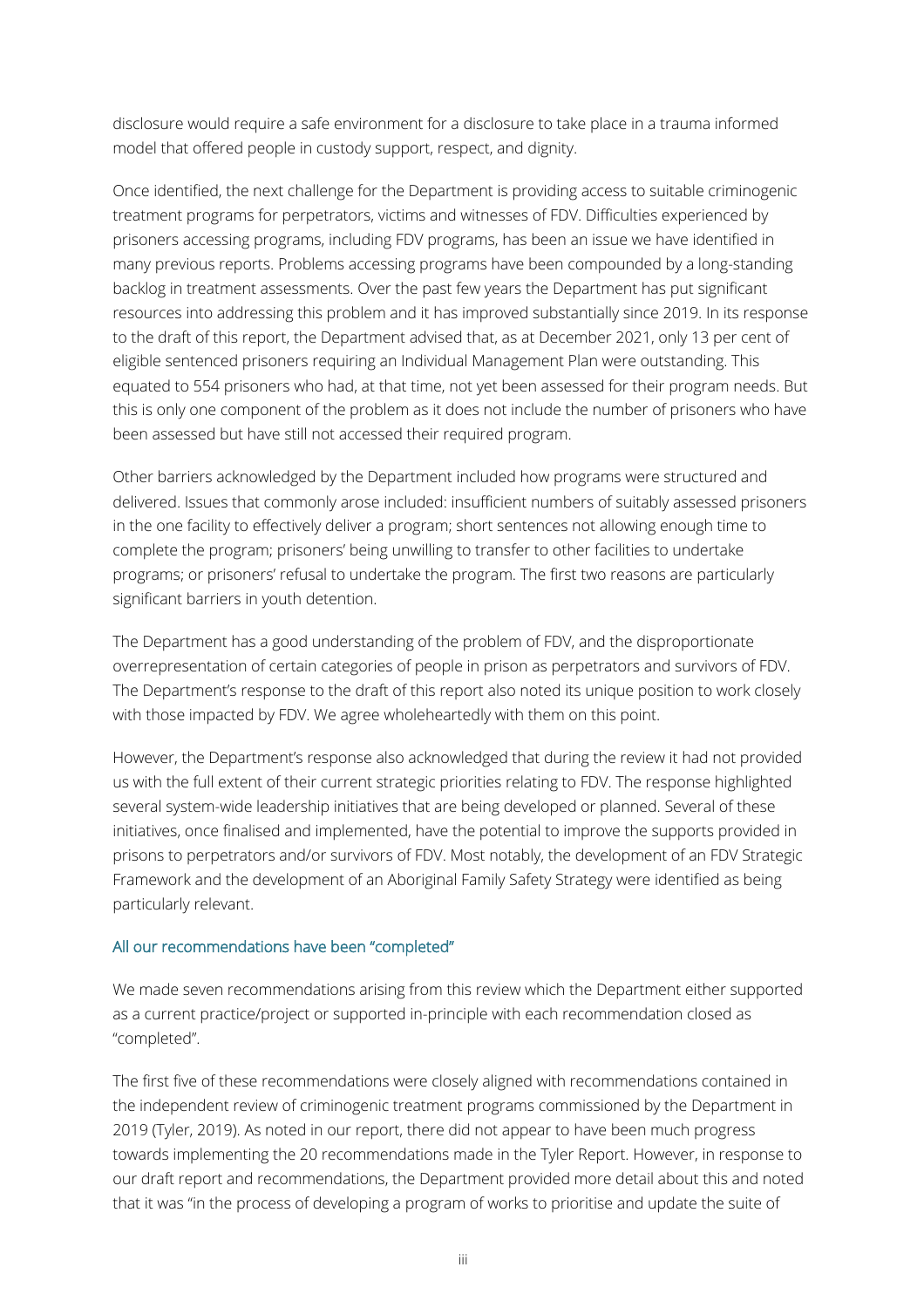programs as per the review outcomes." The response also advised, among other things, that initiative 4.1 of the draft FDV Strategic Framework highlighted "the Department's commitment to review the suite of FDV criminogenic programs to ensure they are evidence based, culturally responsive and effective".

The Department's understanding of the challenges it faces delivering criminogenic programs is evident from the 2019 Tyler report which was a comprehensive body of work with 20 recommendations. Most, if not all, of the initiatives that were identified in the Department's response to our review were either under development or planned and we are yet to see those initiatives come to fruition across the system. Although these five recommendations were listed in the Department's response as "Completed", there is obviously a considerable amount of work yet to be done before we can expect to see impacts on the ground for people in custody.

The aim of criminogenic program delivery must be to provide individuals with rehabilitative opportunities, and ultimately, reduce their rate of reoffending and involvement in the criminal justice system. It must follow then, that it is only when those programs are effective and actually being delivered to offenders and, in the context of this review, victims and witnesses, that the work will truly be completed. This an area we will continue to monitor during our inspection work and routine follow-up of recommendations.

The final two recommendations from our review related to adequately resourcing counsellors from the Psychological Health Service (PHS) and staff from the Aboriginal Visitors Scheme (AVS). The Department's response noted that the AVS service model was being reviewed as part of the Department's 2022-2024 Reconciliation Action Plan (RAP), but on examination no specific reference to this could be found in the RAP and we have sort clarification on this point. The Department's response also acknowledged difficulties in the attraction and recruitment of suitable staff to these two vital support areas, but it did not identify any new initiatives to address the concerns we raised. Both recommendations were also listed as "Completed". This suggests to us that nothing more would be done. Yet, we understand that there are a significant number of vacancies in both the AVS and PHS. Given their importance as broad support mechanisms, we expected to see further efforts to address the acknowledged difficulties.

#### **CONCLUSION**

People in custody are more likely to have histories of exposure to FDV, either as perpetrators, survivors or witnesses, or a combination of the three. Some populations that have an increased risk of exposure to FDV, also have higher rates of incarceration. This includes Aboriginal Australians, especially Aboriginal women, people who come from socially or culturally disadvantaged backgrounds, and people with disability.

It is incumbent on the Department to provide effective treatment programs to perpetrators of FDV offences, to reduce both recidivism and future harm to the community. It is also crucial that the Department provides other supports, including psychological and welfare services, to perpetrators, survivors and witnesses.